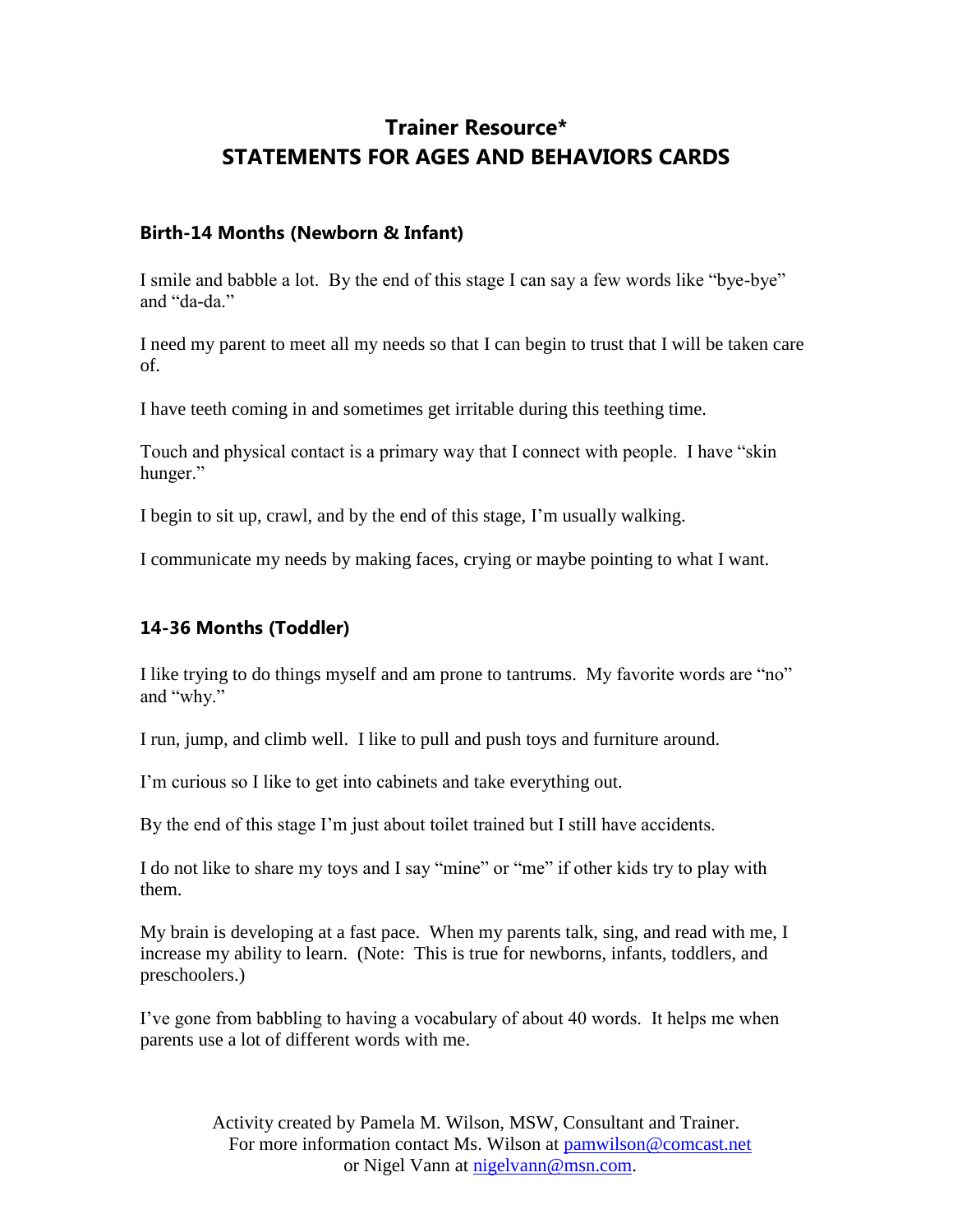\*Revised by Pamela M. Wilson, MSW, Consultant and Trainer

## **3-5 Years (Preschool)**

I repeat pretty much everything I hear; so it's important for parents to talk the way they want me to talk.

I can use grown up expressions correctly but don't usually know what it really means.

I have a great imagination and like to imitate grown-ups when I play.

I have a lot of new skills—for example, I can dress and undress with help, ride a tricycle, stand on one foot, hop, and climb the monkey bars.

I know what sex I am and I'm very curious about differences between boys and girls.

I can sit and listen to my father read story books with a lot of words. I often want the same story read to me over and over again.

I often have fears, for example, being separated from my parents, the dark, or dogs.

## **6-8 Years (School Age)**

I'm getting my permanent teeth, have a good sense of balance, and can tie my shoes.

I understand concepts of left and right, days of the week, and time.

I have a longer attention span and enjoy performing well and doing things right.

It's difficult for me to handle failure or to be criticized.

I'm a concrete thinker and tend to see things as right or wrong, good or bad, with no middle ground.

I'm spending more routine time away from the family; friends have become more important.

I tend to prefer play with children of my own sex. If I'm a boy, the pressure to always be tough and "act like a man" has gotten intense and is reinforced by my male friends.

> Activity created by Pamela M. Wilson, MSW, Consultant and Trainer. For more information contact Ms. Wilson at pamwilson@comcast.net or Nigel Vann at nigelvann@msn.com.